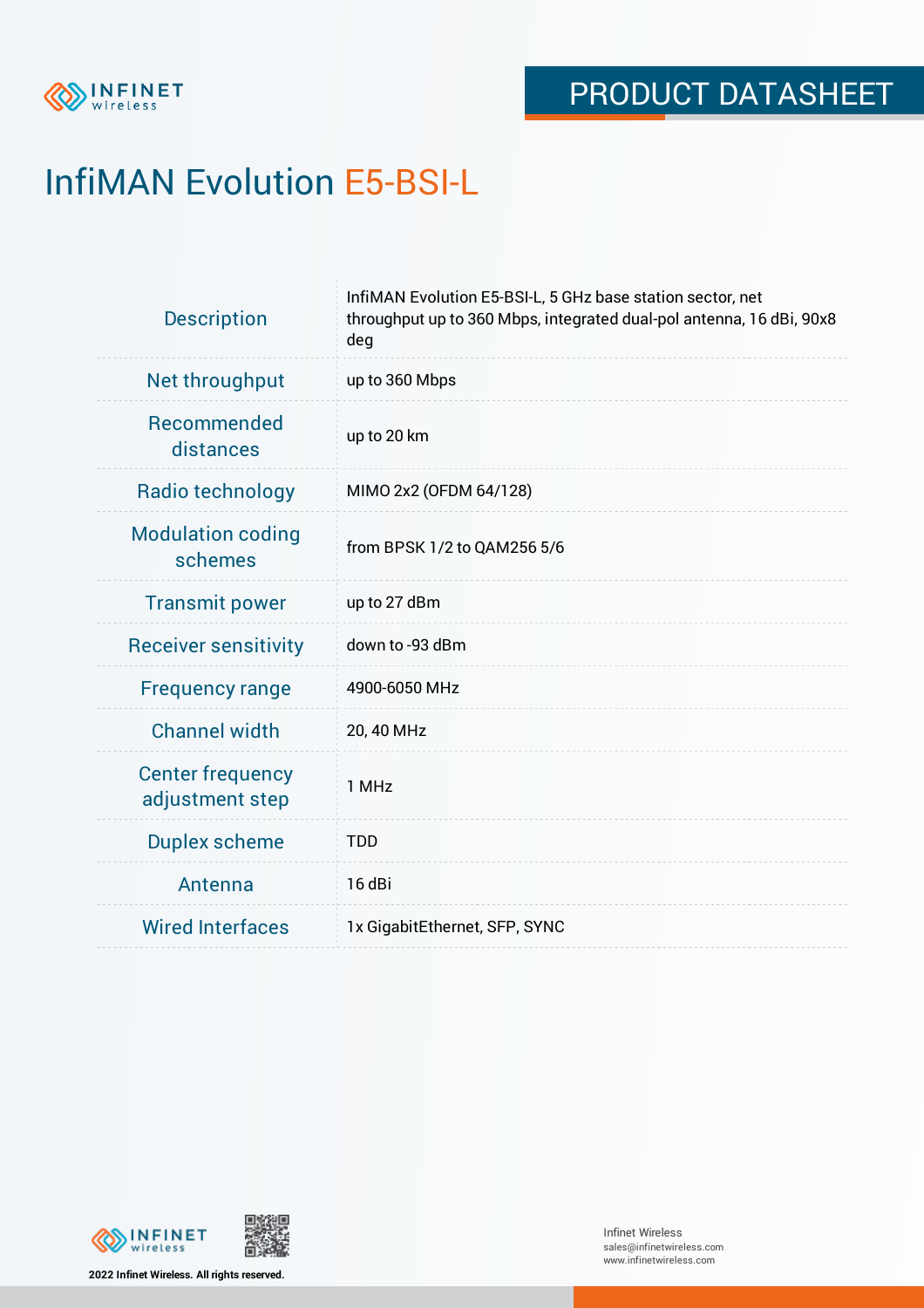

# InfiMAN Evolution E5-BSI-L

| Consumption                | up to 30 W                                                                                                                                                                                                                                                                                                                                                           |
|----------------------------|----------------------------------------------------------------------------------------------------------------------------------------------------------------------------------------------------------------------------------------------------------------------------------------------------------------------------------------------------------------------|
| <b>Power options</b>       | 90-240 VAC ~ @ 50/60 Hz, ±4356 VDC                                                                                                                                                                                                                                                                                                                                   |
| <b>Outdoor Unit (ODU)</b>  | 371 x 371 x 90 mm, 4.4 kg                                                                                                                                                                                                                                                                                                                                            |
|                            |                                                                                                                                                                                                                                                                                                                                                                      |
| <b>Part Number Example</b> | E5-BSE/05600L                                                                                                                                                                                                                                                                                                                                                        |
| <b>Packing List</b>        | - Outdoor unit E5-BSI-L - 1 pcs.<br>- Power Supply IDU-BS-G(60W) - 1 pcs.<br>- Power Cord - 1 pcs.<br>- Cable Gland for RJ-45 - 2 pcs.<br>- Cable Gland for optical cable - 1 pcs.<br>- Standard RJ-45 connector - 1 pcs.<br>- Shielded RJ-45 connector - 1 pcs.<br>- RJ-45 Plug Cap - 1 pcs.<br>- MONT-KIT-85 Mounting kit - 1 pcs.<br>- Quick Start Guide - 1 pcs. |



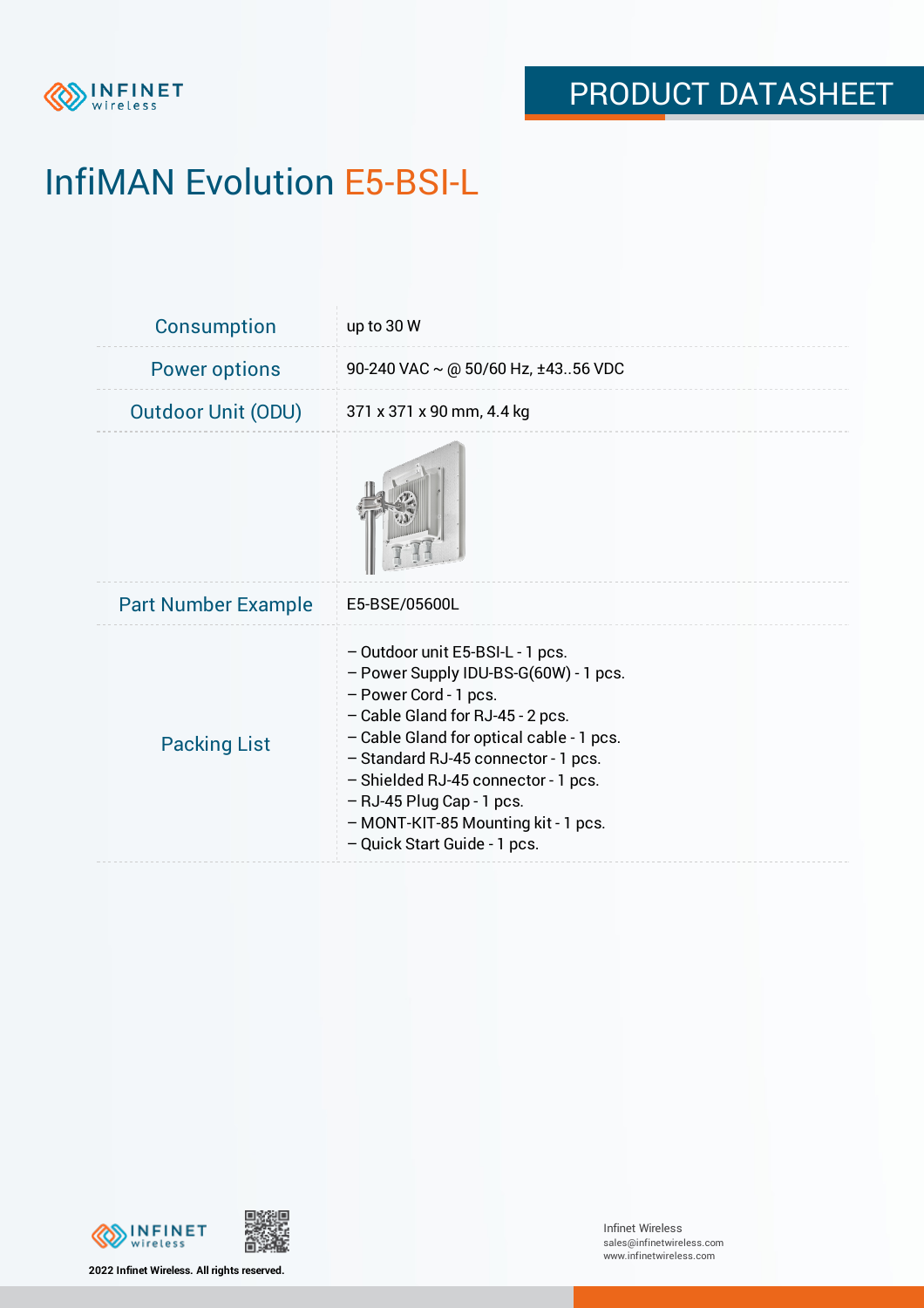

## PRODUCT DATASHEET

## InfiMAN Evolution E5-BSI-L

### Features

### **RADIO**

- **Voice/RTP Aware Superpacketing**
- **DFS**
- **Automatic Bitrate Control** Þ
- Þ **Automatic Transmit Power Control**
- Þ **Automatic Distance Learning**
- Þ **Channel Time Adjustment**
- Þ **Spectrum Analyzer mode**
- Þ **Channel testing tools**

### **NETWORKING**

- **Ethernet-over-IP and IP-over-IP tunneling**
- Þ **ARP protocol support**
- **MAC/IP filtering** Þ
- **Full-fledged 2nd layer switch**
- Þ **RIPv2 / OSPFv2 /static routing**
- ٠ **L2/L3 Firewall**
- × **NAT (multipool, H.323-aware)**
- **DHCP client/server/relay**

### **MANAGEMENT FEATURES**

- **Various Management Protocols: HTTP, HTTPS, SSH, Telnet, SNMP v1/2c/3 (MIB-II and proprietary MIBs)**
- **Graphical User Interface**
- **LED Indication: power status, wireless and wired link status, signal level**
- **Antenna alignment tool**
- ٠ **Automatic software update**
- **Online monitoring with proprietary EMS InfiMONITOR.**

### **QUALITY-OF-SERVICE**

- **17 priority queues**
- **IEEE 802.1p support**
- **IP TOS / DiffServ support**
- ٠ **Full voice support**
- **Traffic limiting (absolute, relative, mixed)** ٠
- **Traffic redirection**